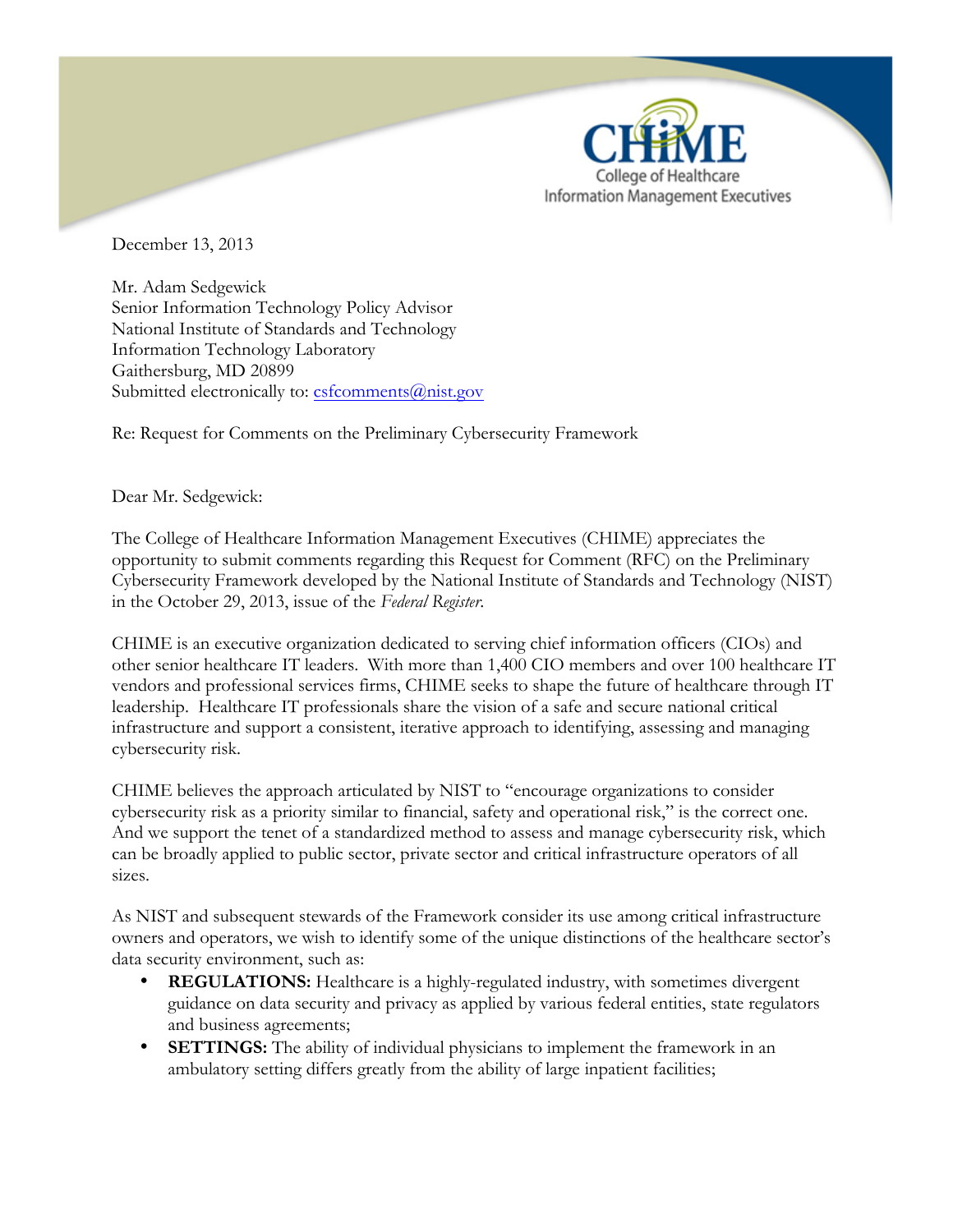- • **RESOURCES:** Small, rural, and Critical Access Hospitals have unique resource limitations when implementing complex programs, especially those that involve new technology;
- healthcare into compliance are nonexistent through current policy despite disincentives • FINANCIAL MODELS: Financial incentives for the kinds of investment needed to bring (penalties) for failing to digitize patient information;
- exchange (HIE) activities; • **DATA EXCHANGE:** Healthcare providers are only recently beginning to exchange data beyond their four walls and it is important that policies support such health information
- **MOBILE HEALTH:** Mobile device use within healthcare delivery is growing rapidly and various applications are evolving quickly.

In response to these identified characteristics, we offer the following high-level recommendations.

# **Use Compatible Versions & Coordinate Regulatory Applications**

 this Framework for risk identification, assessment and management. Specifically, we want to ensure a coordinated approach is promulgated across all agencies that regulate healthcare. Regulations meant to address gaps in cybersecurity should rely on the tenets of the Framework: All federal agencies engaged in the regulation of healthcare should use a compatible instantiation of

- To use existing standards, guidance, and best practices to achieve outcomes that can effectively manage cybersecurity risk and
- To use those practices developed, managed, and updated by industry to evolve with technological advances and business requirements.

## **Avoid Cost & Administrative Burden**

 administrative burden on providers. Instead, the Framework should be used as an overlay to Federal regulatory bodies should not use the Cybersecurity Framework to impose more cost and existing requirements, with an onus on the regulator to explain how those existing requirements fit into the Framework, before being incorporated into new requirements.

- **Seek a balance between flexibility and prescriptive guidance:** By incorporating the Framework into new requirements regulators should seek a balance between flexibility and prescriptive guidance. HIPAA's "addressable" construct has proven to be an inefficient, ineffective mechanism to protect patient data. To determine which actions will help the healthcare sector manage cybersecurity risk, specificity is needed. So too are a specific set of standards and references.
- **Identify ways to help support under-resourced providers:** Further, regulators should identify ways to help support under-resourced providers meet new requirements. Incentives through Medicare and Medicaid reimbursement; grants for implementation and training costs should be provided to healthcare professionals expected to meet new cybersecurity requirements. And reporting / audit burdens should be minimized.

### **Include a Risk Counterfactual**

Future iterations of the Framework should consider the inclusion of a risk counterfactual, or a way to determine what the risk of inaction is likely to be. Such an assessment tool would enable federal